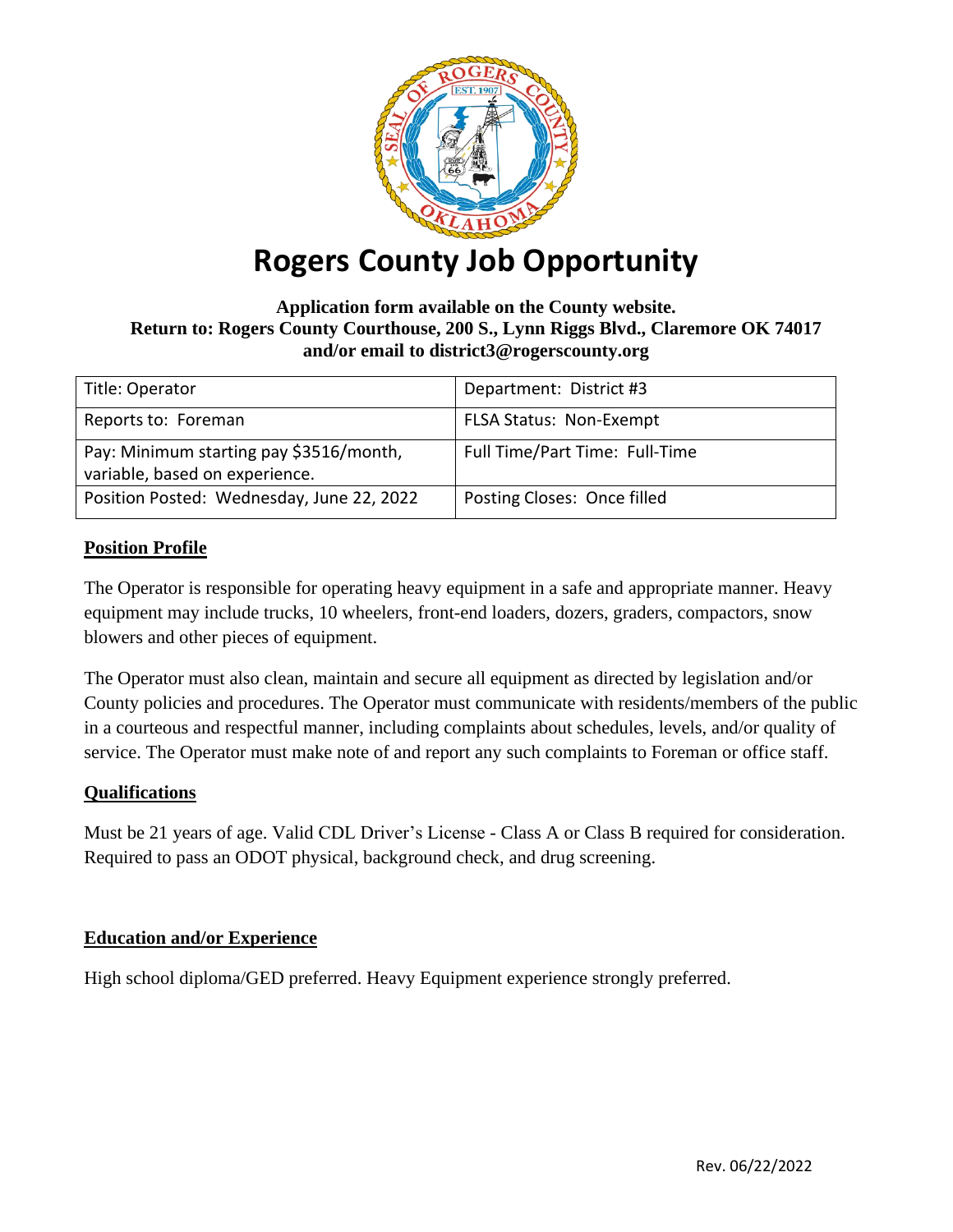

# **Knowledge, Skills, and Abilities**

- Extensive knowledge and ability to operate single and double axel trucks; 10-wheel dump trucks; front end loaders; dozers; graders; compactors; snow blowers; and other pieces of heavy equipment, in a safe and responsible manner
- Knowledge of equipment maintenance and proper storage
- Knowledge of road and bridge construction and maintenance techniques
- General or better computer skills, email, and internet
- Effective verbal, written, and listening communications skills
- Perform assigned tasks under frequent and/or little supervision
- Maintain positive relationships with administrative staff, co-workers, guests, and public
- Work well alone and within a team, exhibiting positive nature and attitude
- Maintain physical condition and stamina appropriate to performance of assigned duties
- Read, write, speak, and understand the English language, and follow written and verbal instructions

## **Duties and Responsibilities**

- Always operate heavy equipment in a safe and effective manner to minimize the risk of injury, property damage, or loss of life
- Practice effective workplace and worksite safety always
- Report any and/or all accidents and/or errors while performing job duties
- Perform daily safety and maintenance checks, clean equipment as scheduled and/or required
- Ensure equipment is always safely and securely stored in the appropriate location
- Advise the Foreman of any maintenance or repairs needed
- Maintain County roads, bridges, easements, and property, to ensure safety within Rogers County
- Perform winter, spring, summer maintenance on roads and bridges, as directed
- Attend and participate in training classes, safety courses, and skills improvement training
- Read and be responsible for County Employee Handbook information
- Participation in routine and/or random drug testing required
- Recognize problems and avoid situations that could be deemed illegal or represent a safety hazard
- Perform other related duties as assigned